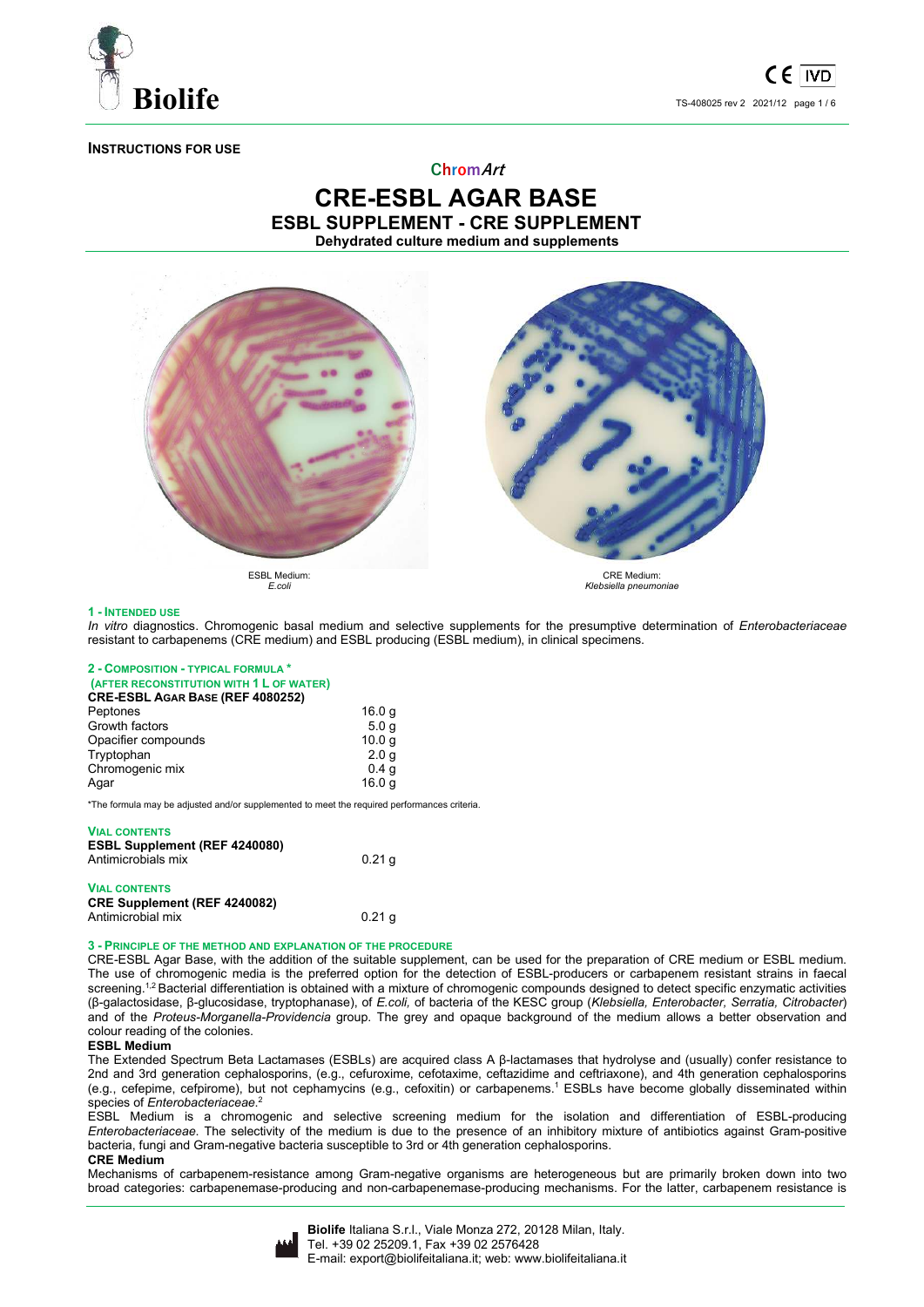

mediated by porin mutations or efflux pumps or the combination of these with ESBL and/or AmpC production depending of the Gramnegative organism.3 Carbapenemase production is the primary mechanism mediating increased carbapenem resistance among Gramnegative bacteria.<sup>3</sup> Carbapenemases are β-lactamases that hydrolyze penicillins, in most cases cephalosporins, and to various degrees carbapenems and monobactams (the latter are not hydrolyzed by metallo-β-lactamases).<sup>4</sup>

The early identification of carbapenem-resistant organisms in clinical samples is a determining factor in preventing or limiting their spread and preserving the therapeutic efficacy of carbapenems.

Chromogenic media are recommended for the detection of gastro-intestinal colonisation of carbapenem-resistant organisms. 3,5,6

CRE Medium is a chromogenic and selective screening medium for the isolation and differentiation of carbapenem-resistant *Enterobacteriaceae* (CRE). The selectivity of the medium is due to the presence of an inhibitory mixture of antibiotics against Grampositive bacteria, fungi and Gram-negative bacteria susceptible to carbapenems

## **4- DIRECTIONS FOR MEDIA PREPARATION**

Suspend 49.4 g in 1000 mL of cold purified water. Heat to boiling with frequent agitation and sterilise by autoclaving at 121°C for 15 minutes. Cool to 47-50°C.

**ESBL Medium:** dissolve the contents of one vial of ESBL Supplement (4240080) with 5 mL of sterile purified water. Add to 500 mL of medium base cooled to 47-50°C under aseptic conditions. Mix well and distribute into sterile Petri dishes.

**CRE Medium:** dissolve the contents of one vial of CRE Supplement (4240082) with 5 mL of sterile purified water. Add to 500 mL of medium base cooled to 47-50°C under aseptic conditions. Mix well and distribute into sterile Petri dishes.

## **5 - PHYSICAL CHARACTERISTICS**

# **CRE-ESBL Agar Base**

Dehydrated medium appearance entity are grey, fine, homogeneous, free-flowing powder<br>Solution and prepared plates appearance greyish, opaque Solution and prepared plates appearance greyish, opaque greyish, opaque and pH at 20-25 °C Final pH at  $20-25$  °C **ESBL SUPPLEMENT** Appearance of the lyophilized high, homogeneous, reddish pastille<br>Appearance of the solution https://www.phalescent.reddish Appearance of the solution **CRE SUPPLEMENT** Appearance of the solution limpid or slightly opalescent, reddish

high, homogeneous, reddish pastille

## **6 - MATERIALS PROVIDED - PACKAGING**

| Product                                                                   | Type                       | <b>REF</b> | Pack                                     |
|---------------------------------------------------------------------------|----------------------------|------------|------------------------------------------|
| CRE-ESBL Agar Base<br>CND W0104010101; EDMA: 14.01.01.01; RDM:1421712     | Dehydrated medium          | 4080252    | 500 g (10,1 L)                           |
| <b>ESBL Supplement</b><br>CND W0104010104; EDMA: 14.01.01.04; RDM:1421723 | Freeze-dried<br>supplement | 4240080    | 10 vials, each for 500 mL of medium base |
| <b>CRE</b> Supplement<br>CND W0104010104; EDMA: 14.01.01.04; RDM:1421734  | Freeze-dried<br>supplement | 4240082    | 10 vials, each for 500 mL of medium base |

#### **7 - MATERIALS REQUIRED BUT NOT PROVIDED**

Autoclave, water-bath, sterile loops and swabs, incubator and laboratory equipment as required, Petri dishes, Erlenmeyer flasks, ancillary culture media and reagents for the identification of the colonies.

#### **8 - SPECIMENS**

**ESBL medium** is intended for screening clinical specimens such as stools, rectal or peri-rectal swab and for processing other clinical specimens such as urine, wounds and respiratory secretions.<sup>1</sup>

**CRE Medium**: any sample type can be used; however, stool and rectal swab are the most sensitive for detecting CRE colonisation; if a rectal swab is not feasible or acceptable any clinical specimen such as blood, wound swab or urine is suitable.<sup>5</sup>

Good laboratory practices for collection, transport and storage of the clinical specimens should be applied; collect specimens before antimicrobial therapy where possible.

#### **9- TEST PROCEDURE**

Allow plates to come to room temperature. Inoculate and streak the specimen with a loop over the four quadrants of the plate to obtain well isolated colonies, ensuring that sections 1 and 4 do not overlap. Alternatively, if the material is being cultured directly from a swab, roll the swab over a small area of the surface at the edge; then streak from this inoculated area. Incubate in air at 35-37°C for 18-24 hours.

#### **10 - READING AND INTERPRETATION**

After incubation, observe the bacterial growth and record the specific morphological and chromatic characteristics of the colonies.

CRE isolates and ESBL producing *Enterobacteriaceae* show the following characteristic colonies:

Pink / red-magenta colonies: *E.coli*

Blue / green-blue / blue-violet / grey-violet colonies: *Klebsiella, Enterobacter, Serratia, Citrobacter*

Brown colonies with brown halo: *Proteus-Morganella-Providencia*

CRE isolates shall be subjected to confirmatory tests. Consult the listed references.<sup>1-3</sup>

### **11 - USER QUALITY CONTROL**

All manufactured lots of the product are released for sale after the Quality Control has been performed to check the compliance with the specifications. However, it is responsibility of the end-user to perform Quality Control testing in accordance with the local applicable regulations, in compliance with accreditation requirements and the experience of the Laboratory. Here below are listed some test strains useful for the quality control.

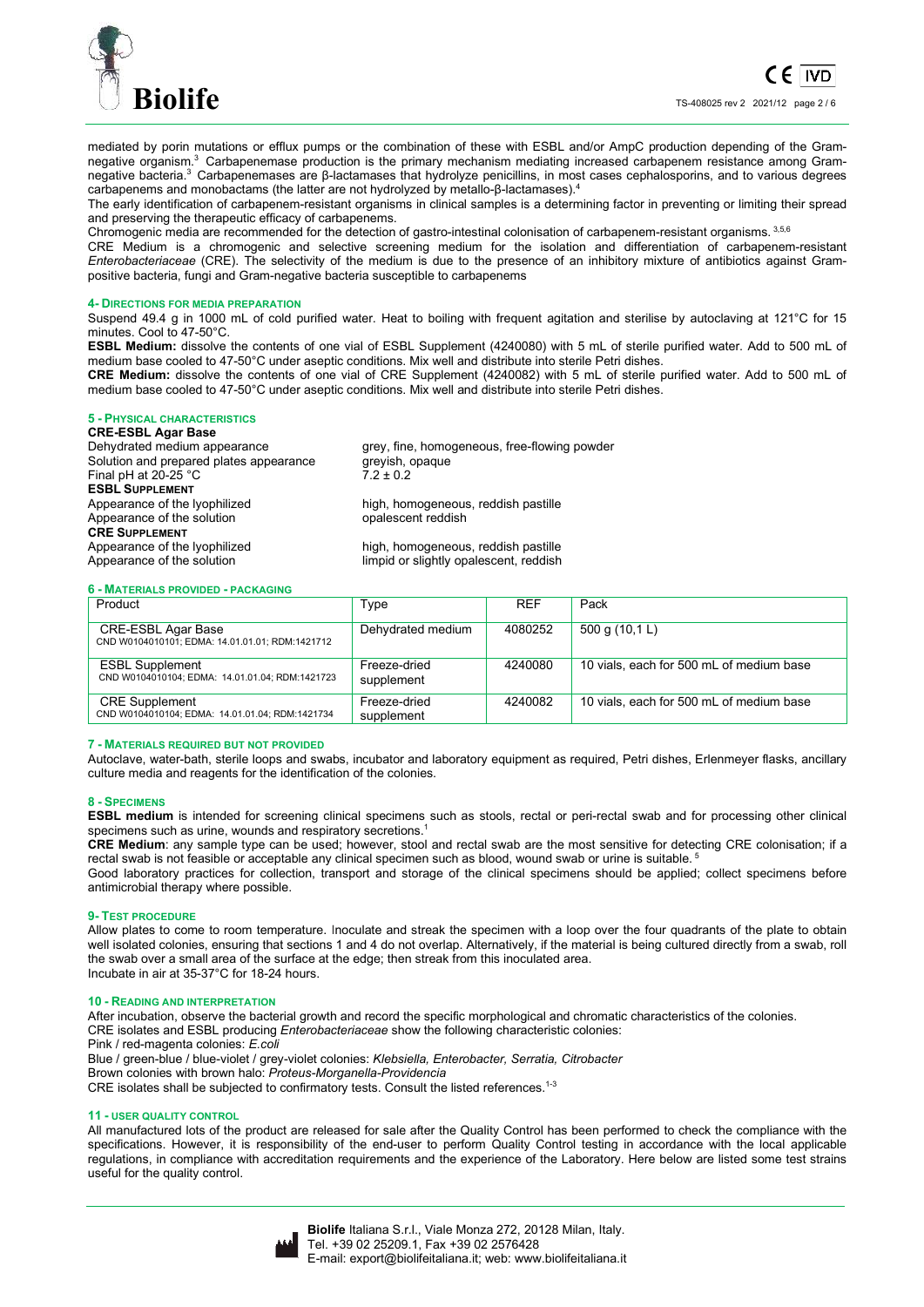

| <b>CONTROL STRAINS</b><br><b>ESBL Medium</b> |               | <b>INCUBATION T°/ T / ATM</b> | <b>EXPECTED RESULTS</b>   |
|----------------------------------------------|---------------|-------------------------------|---------------------------|
| K. pneumoniae SHV-18                         | ATCC 700603   | 35-37°C / 18-24H / A          | growth with blue colonies |
| E. coli                                      | ATCC 25922    | 35-37°C / 18-24H / A          | inhibited                 |
| C. albicans                                  | ATCC 10231    | 35-37°C / 18-24H / A          | inhibited                 |
| <b>CRE Medium</b>                            |               |                               |                           |
| K.pneumoniae                                 | ATCC BAA-1705 | 35-37°C / 18-24H / A          | growth with blue colonies |
| E. coli                                      | ATCC 25922    | 35-37°C / 18-24H / A          | inhibited                 |
| C.albicans                                   | ATCC 10231    | 35-37°C / 18-24H / A          | inhibited                 |

A: aerobic incubation; ATCC is a trademark of American Type Culture Collection

### **12- PERFORMANCES CHARACTERISTICS**

## **ESBL Medium**

The performances of ESBL medium were evaluated in a clinical study by a Clinical Microbiology Laboratory in northern Italy<sup>7</sup> on 2500 urine cultures and 38 samples from other body sites. The results are summarized in the tables below.

The data demonstrate the capacity of ESBL medium to detect ESBL-producing *Enterobacteriaceae* with high sensitivity (98.82%) and specificity (98.29%).

### **CRE Medium**

The performances of CRE Medium were evaluated in a clinical study by a Clinical Microbiology Laboratory in northern Italy<sup>8</sup> on 110 strains of carbapenem-resistant Gram-negative bacteria, 50 strains of 3rd generation cephalosporin-resistant Enterobacteria or ESBL-producing bacteria.

The published data demonstrate that CRE medium detects carbapenem-resistant Gram-negative bacteria with high sensitivity (98.2%) and specificity (100%) while it does not allow the growth of carbapenems susceptible organisms possessing other mechanisms that can cause resistance to beta-lactam antibiotics, such as ESBL or overproduction of AmpC.

If the research target is the determination of carbapenemase producing strains, the sensitivity is 100% and the specificity is reduced (85.1%) as the medium allows the growth of carbapenem resistant strains caused by membrane impermeability due to porin loss.

Prior to release for sale representative samples of dehydrated CRE-ESBL Agar Base REF 408025, and of supplements CRE Supplement (REF 4240082) and ESBL Supplement (REF 4240080) are tested for productivity and selectivity by comparing the results with a previously approved Reference Batch.

## **ESBL Medium (CRE-ESBL Agar base + ESBL Supplement)**

Productivity is tested by semi-quantitative ecometric technique with the following target strains: *K.pneumoniae* ATCC 700603*,* ESBLproducing clinical isolates of *E.coli, E.cloacae, C.freundii*. and *C. koserii*. After incubation at 35-37°C for 18-24 hours all target strains show a good growth with typical chromatic characteristics.

Selectivity is evaluated by semi-quantitative ecometric technique by inoculating the plates with suitable decimal dilutions in saline of a 0.5 McFarland suspension of the non-target organisms *P.aeruginosa* ATCC 27853, *C.albicans* ATCC 10231, *S.aureus* (MR) ATCC 43300, *E.coli* ATCC 25922, *A.calcoaceticus* ATCC 19606, *E.fecium* (VRE) ATCC 700221, a clinical isolate of *E.cloacae* hyperproducer of AmpC and por+, a clinical isolate of *E.coli* hyperproducer of AmpC.

After incubation at 35-37°C for 18-24 hours, the growth of *P.aeruginosa, C.albicans* , *S.aureus, E coli* ATCC 25922 *and E faecium* is totally inhibited while the growth of hyperproducer of AmpC non-target strains *E.coli* and *E.cloacae* is partially inhibited.

## **CRE Medium ((CRE-ESBL Agar base + CRE Supplement)**

Productivity is tested by semi-quantitative ecometric technique with the following target strains: *K.pneumoniae* ATCC BAA-1705*,*  Carbapenem-resistant clinical isolates of *A.baumanni, P.aeruginosa, E.coli* and *K.pneumoniae.* After incubation at 35-37°C for 18-24 hours all target strains show a good growth with typical chromatic characteristics.

Selectivity is evaluated by semi-quantitative ecometric technique by inoculating the plates with suitable decimal dilutions in saline of a 0.5 McFarland suspension of the non-target organisms *P.aeruginosa* ATCC 27853, *C.albicans* ATCC 10231, *S.aureus* (MR) ATCC 43300, *A.calcoaceticus* ATCC 19606, *E.fecium* (VRE) ATCC 700221, ESBL producing *K.pneumoniae* ATCC 700603, a clinical isolate of AmpC producing *E.cloacae* and *E.coli.* After incubation at 35-37°C for 18-24 hours, the growth of *P.aeruginosa, S.aureus* and *E.faecium* is totally inhibited while the growth of other non-target strains is partially inhibited.

#### **12-LIMITATIONS OF THE METHOD**

ESBL Chromogenic agar media are likely to be less specific, particularly in areas where ESBL producers are common.<sup>1</sup>

- Some *Enterobacteriaceae* strains hyperproducing cephalosporinases, some multi drug resistant *Pseudomonas* spp. and *Acinetobacter* spp. may grow on the ESBL medium.
- Growth on the medium depends on the metabolic requirements of each microorganism and on the resistance to the antimicrobials present; some target strains may not be able to grow on ESBL medium or may show a delayed growth (e.g., *Proteus* spp.).
- Some Gram-negative bacteria resistant to carbapenem due to membrane impermeability mechanism may grow on CRE medium.
- Multidrug resistant Gram-negative bacteria other than carbapemen-resistant *Enterobacteriaceae* (*Acinetobacte*r and *Pseudomonas*) may grow on CRE medium.
- There is very little evidence that extended incubation enhances the sensitivity of chromogenic media for CRE, but there is evidence to show that specificity is decreased.<sup>3</sup>
- Screening for intestinal carriage of CRE is of significant importance for the development of infection control strategies. However, the optimal screening modality remains to be established for each location and for each specific purpose.<sup>9</sup>
- Culture-based methods may not be optimal for the detection of low-level carbapenemase production, which is important for epidemiological purposes.<sup>9</sup>
- Agar-based procedures always require confirmatory testing to detect the type of *bla* gene present after a potentially resistant isolate is detected.
- Growth on CRE medium depends on the metabolic requirements of each microorganism and on the resistance to the antimicrobials present; some target strains may not be able to grow on the medium or may show a delayed growth.

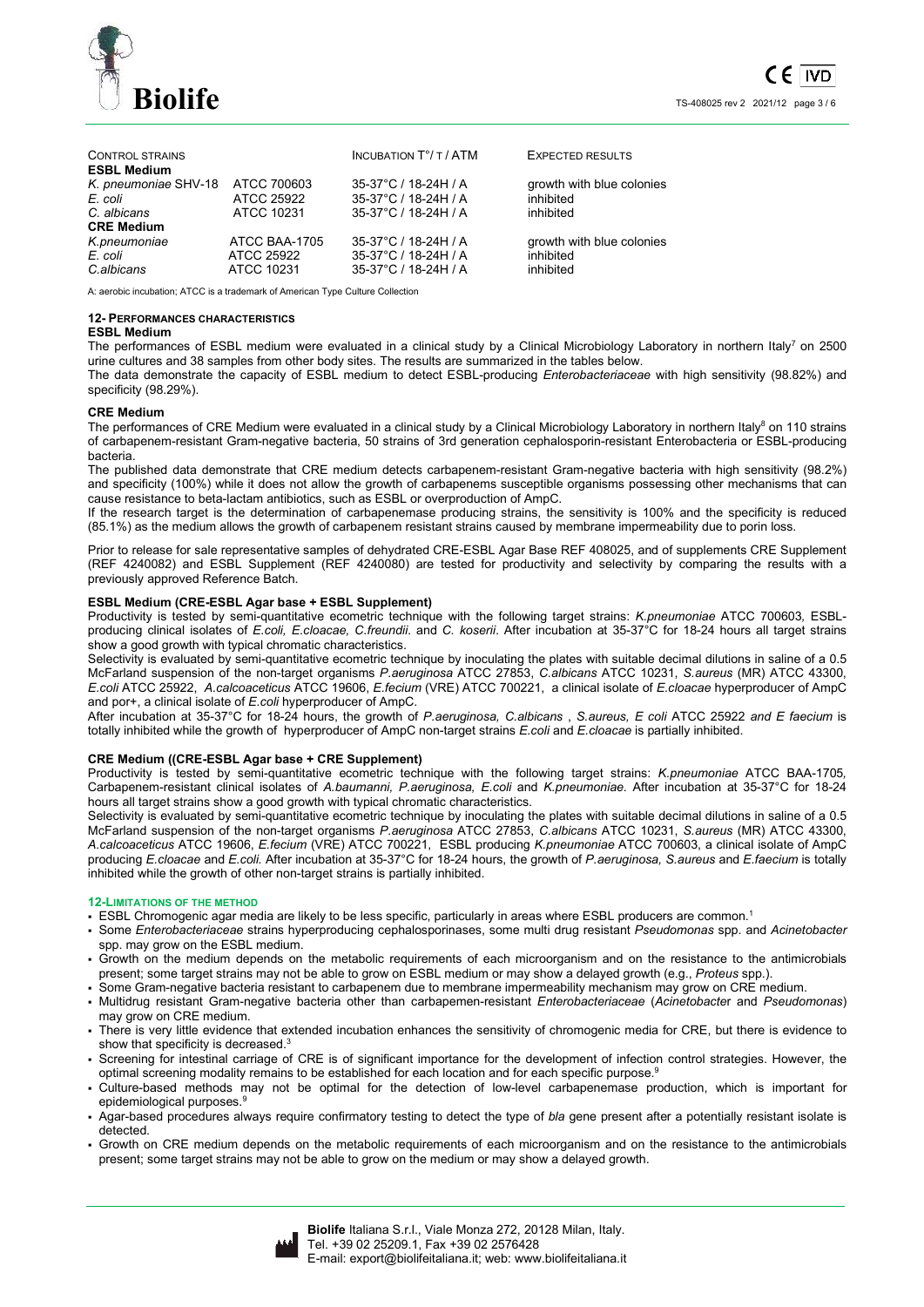

- Even if the microbial colonies on the plates are differentiated on the basis of their morphological and chromatic characteristics, it is recommended that biochemical, immunological, molecular, or mass spectrometry testing be performed on isolates, from pure culture, for complete identification. On the isolates, perform antimicrobial susceptibility testing.
- This culture medium is intended as an aid in the diagnosis of infectious diseases; the interpretation of the results must be made considering the patient's clinical history, the origin of the sample and the results of the microscopic and/or other diagnostic tests.

### **14 - PRECAUTIONS AND WARNINGS**

- The medium base and the supplements are qualitative *in vitro* diagnostics, for professional use only; they are to be used by adequately trained and qualified laboratory personnel, observing approved biohazard precautions and aseptic techniques.
- The medium base and the supplements must be used in association according to the described directions. Apply Good Manufacturing Practice in the production process of prepared media.
- The supplements are classified as dangerous according to the EU regulations. Dehydrated media and antibiotics containing supplements must be handled with suitable protection. Before the use, consult the Material Safety Data Sheets.
- The culture medium contains raw materials of animal origin. The *ante* and *post mortem* controls of the animals and those during the production and distribution cycle of the raw materials, cannot completely guarantee that this product doesn't contain any transmissible pathogen. Therefore, it is recommended that the culture medium be treated as potentially infectious, and handled observing the usual specific precautions: do not ingest, inhale, or allow to come into contact with skin, eyes, mucous membranes. Download the TSE Statement from the website www.biolifeitaliana.it, describing the measures implemented by Biolife Italiana for the risk reduction linked to infectious animal diseases.
- ESBL Supplement and CRE Supplement are sterilized by membrane filtration.
- Be careful when opening the metal ring of the vials to avoid injury.
- All laboratory specimens should be considered infectious.
- The laboratory area must be controlled to avoid contaminants such as culture medium or microbial agents.
- Sterilize all biohazard waste before disposal. Dispose the unused medium, supplements and the sterilized plates inoculated with samples or microbial strains in accordance with current local legislation.
- Do not use the culture medium and the supplements as active ingredients for pharmaceutical preparations or as production material intended for human and animal consumption.
- The Certificates of Analysis and the Safety Data Sheet of the products are available on the website www.biolifeitaliana.it.
- Notify Biolife Italiana Srl (complaint@biolifeitaliana.it) and the relevant Authorities of any serious incident occurring in connection with the use of the *in vitro* diagnostic.
- The information provided in this document has been defined to the best of our knowledge and ability and represents a guideline for the proper use of the product but without obligation or liability. In all cases existing local laws, regulations and standard procedures must be observed for the examination of samples collected from human and animal organic districts, for environmental samples and for products intended for human or animal consumption. Our information does not relieve our customers from their responsibility for checking the suitability of our product for the intended purpose.

## **15 - STORAGE CONDITIONS AND SHELF LIFE**

#### **CRE-ESBL Agar Base**

Upon receipt, store at +2°C /+8°C away from direct light in a dry place. If properly stored, it may be used up to the expiration date. Do not use beyond this date. Avoid opening the bottle in humid places. After use, the container must be tightly closed. Discard the product if the container and/or the cap are damaged, or if the container is not well closed, or in case of evident deterioration of the powder (colour changes, hardening, large lumps.

## **ESBL Supplement - CRE Supplement**

Upon receipt, store the product in the original package at +2°C /+8°C away from direct light. If properly stored, the product may be used up to the expiry date printed on the label; do not use beyond this date. Once the vial has been opened and the lyophilised product has been reconstituted, the resulting solution should be used immediately. Before use, examine the lyophilized and reconstituted product and discard if there are obvious signs of deterioration (e.g., contamination, atypical colour or other abnormal characteristics).

The user is responsible for the manufacturing and quality control processes of prepared media and the validation of their shelf life, according to the type (plates/tubes/bottles), the added supplements and the storage method applied (temperature and packaging).

#### **16 - REFERENCES**

- 1. Public Health England. UK Standards for Microbiology Investigations (SMI) B 59: Detection of *Enterobacteriaceae* producing extended spectrum β lactamases.2016
- 2. Perry JD. A Decade of Development of Chromogenic Culture Media for Clinical Microbiology in an Era of Molecular Diagnostics. Clin Microbiol Rev. 2017; 30:449-479.
- 3. Simner PJ, Humphries R. Special phenotypic methods for detecting antibacterial resistance. *In* Carrol KC, Pfaller MA *et al*. editors. Manual of clinical microbiology,12th ed. Washington, DC: American Society for Microbiology; 2019.
- 4. EUCAST guidelines for detection of resistance mechanisms and specific resistances of clinical and/or epidemiological importance Version 2.01, July 2017.
- 5. Public Health England. UK Standards for Microbiology Investigations (SMI) B 60: detection of bacteria with carbapenem hydrolysing β-lactamases (carbapenemases); September 2020.
- 6. Perry JD. A Decade of Development of Chromogenic Culture Media for Clinical Microbiology in an Era of Molecular Diagnostics. Clin Microbiol Rev. 2017; 30:449-479.
- 7. Comi C, Bracco S, Colombo L, Bartesaghi P, Barletta R, Silva M, Luzzaro F. Valutazione del terreno ESBL (Biolife) per la rilevazione degli Enterobatteri produttori di ESBL in campioni clinici. XLIII Congresso AMCLI, Sezione Poster, 2014.
- 8. Bracco S, Mauri C, Meroni E, Principe L, Pini B, Luzzaro F. Valutazione del terreno CRE (Biolife) per la rilevazione di batteri Gram-negativi resistenti ai carbapenemi. XLIII Congresso AMCLI , Sezione Poster, 2014.
- 9. Viau R, Frank KM, Jacobs MR, Wilson B, Kaye K, Donskey CJ, Perez F, Endimiani A, Bonomo RA. Intestinal Carriage of Carbapenemase-Producing Organisms: Current Status of Surveillance Methods. Clin Microbiol Rev. 2016; 29:1-27

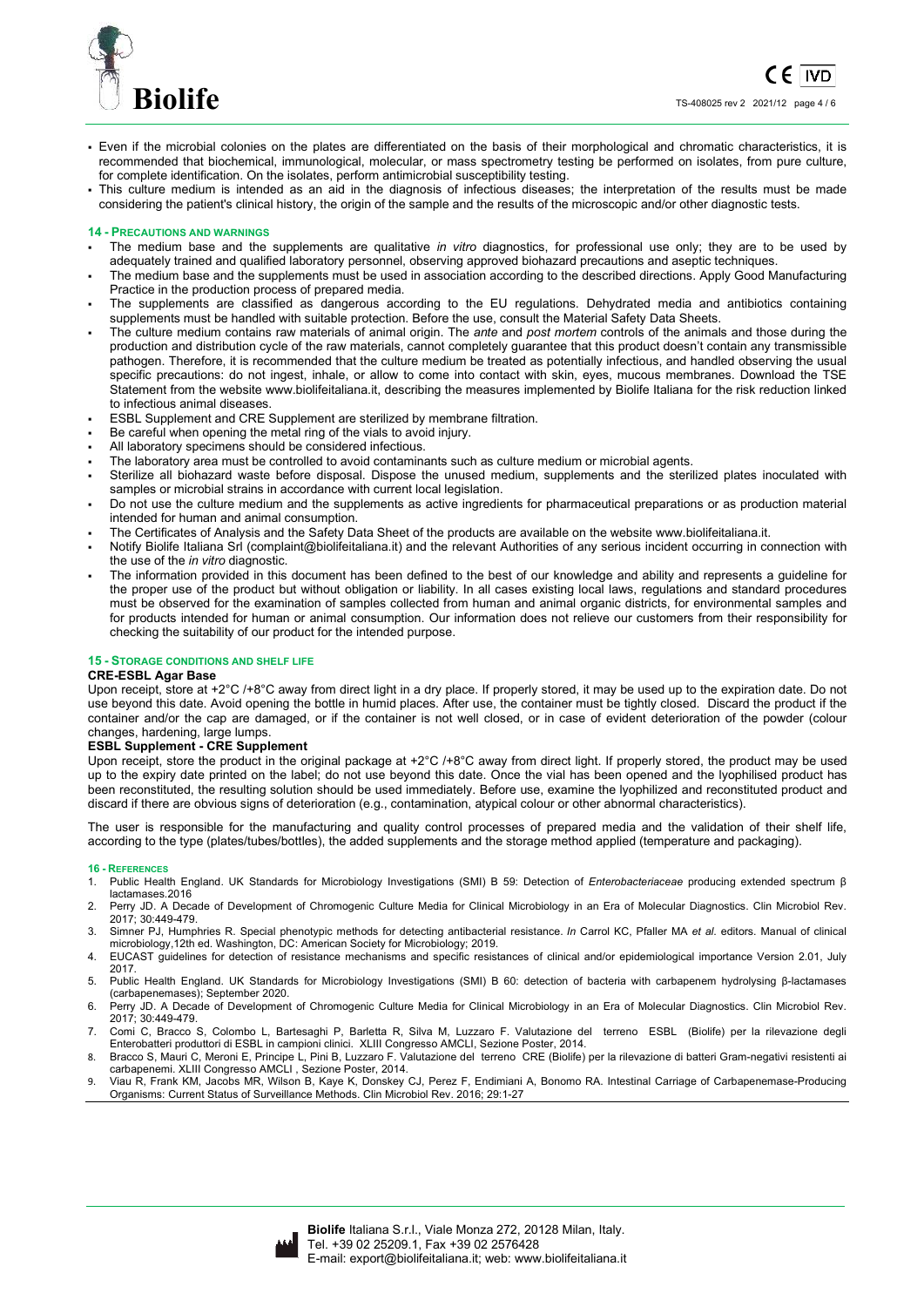

# **4240080 ESBL SUPPLEMENT**

SDS rev 1 Regulation (EU) 2020/878

**Contains:**  CEFSULODINE CLOXACILLIN SODIUM CEFPODOXIME SODIUM

**Classification**<br>Respiratory sensitization, category 1

- 
- Respiratory sensitization, category 1 H334 May cause allergy or asthma symptoms or breathing difficulties if inhaled.<br>Skin sensitization, category 1 H317 May cause an allergic skin reaction. May cause an allergic skin reaction.

## **Labelling**

Hazard pictograms:



| Signal words:             | Danger                                                                     |
|---------------------------|----------------------------------------------------------------------------|
| Hazard statements:        |                                                                            |
| H334                      | May cause allergy or asthma symptoms or breathing difficulties if inhaled. |
| H317                      | May cause an allergic skin reaction.                                       |
| Precautionary statements: |                                                                            |
| P <sub>261</sub>          | Avoid breathing dust / fume / gas / mist / vapours / spray.                |
| P <sub>280</sub>          | Wear protective gloves.                                                    |
| P342+P311                 | If experiencing respiratory symptoms: Call a POISON CENTER / doctor /      |
| P304+P340                 | IF INHALED: Remove person to fresh air and keep comfortable for breathing. |
| P333+P313                 | If skin irritation or rash occurs: Get medical advice / attention.         |
| P362+P364                 | Take off contaminated clothing and wash it before reuse.                   |

# **4240082 CRE SUPPLEMENT**

**SDS rev 1**  Regulation (EU) 2020/878

# **Contains:**

CLOXACILLIN SODIUM TAZOBACTAM ERTAPENEM SODIUM CEFSULODINE

**Classification**<br>Respiratory sensitization, category 1

H334 May cause allergy or asthma symptoms or breathing difficulties if inhaled. Skin sensitization, category 1 H317 May cause an allergic skin reaction.

## **Labelling**

Hazard pictograms:



| Signal words:             | Danger                                                                     |
|---------------------------|----------------------------------------------------------------------------|
| Hazard statements:        |                                                                            |
| H334                      | May cause allergy or asthma symptoms or breathing difficulties if inhaled. |
| H317                      | May cause an allergic skin reaction.                                       |
| Precautionary statements: |                                                                            |
| P <sub>261</sub>          | Avoid breathing dust / fume / gas / mist / vapours / spray.                |
| P <sub>280</sub>          | Wear protective gloves.                                                    |
| P342+P311                 | If experiencing respiratory symptoms: Call a POISON CENTER / doctor /      |
| P304+P340                 | IF INHALED: Remove person to fresh air and keep comfortable for breathing. |
| P333+P313                 | If skin irritation or rash occurs: Get medical advice / attention.         |
| P362+P364                 | Take off contaminated clothing and wash it before reuse.                   |